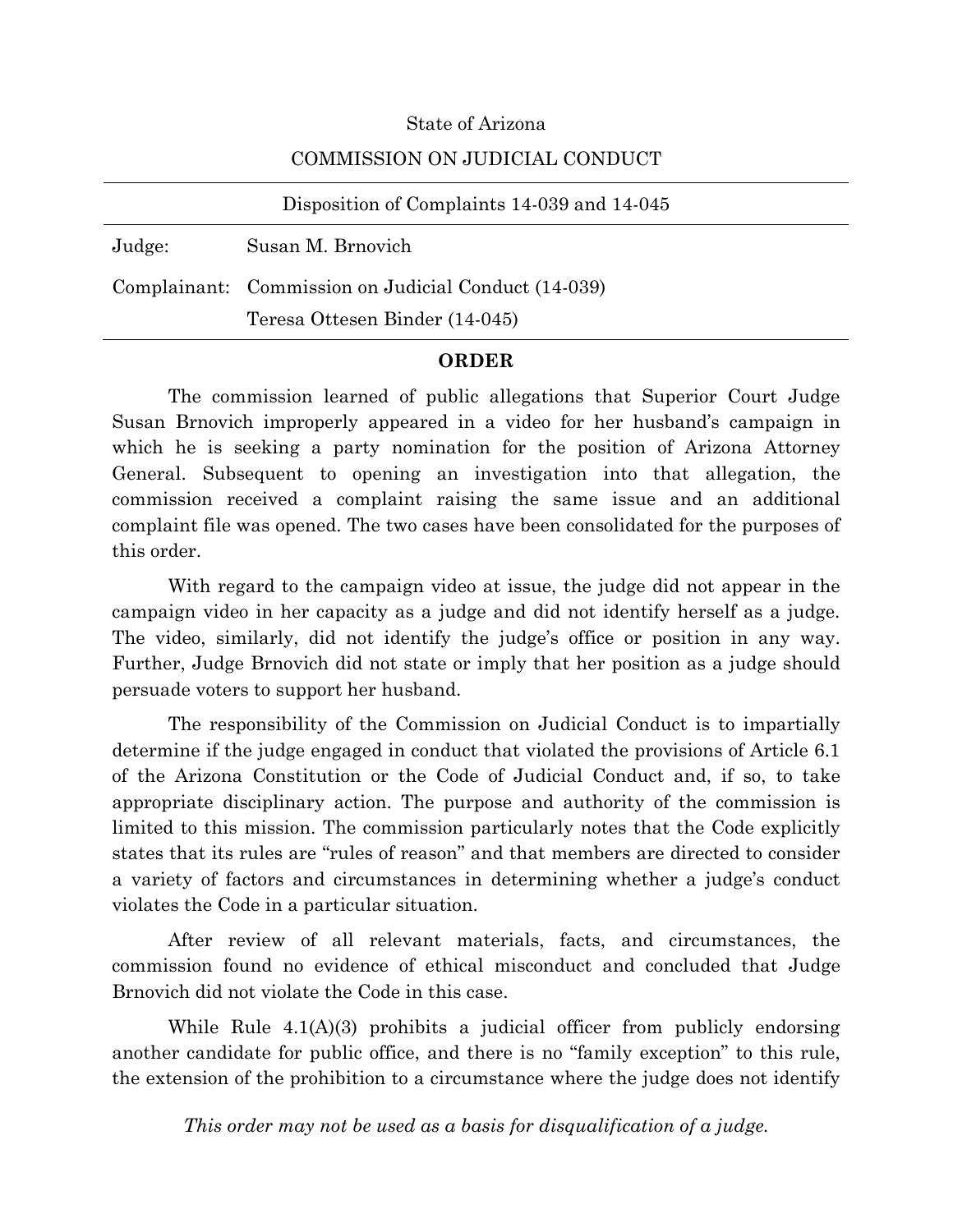herself as a judge or even imply she is a judge is not consistent with the directive that the rules be applied as rules of reason. Based on the facts and circumstances specific to this case, the commission finds the judge did not violate Rule 4.1(A)(3).

Accordingly, the complaint is dismissed in its entirety, pursuant to Rules 16(a) and 23. Given the already public nature of these allegations, the commission also voted pursuant to Commission Rule 9(c) that these cases be public such that the order and complaint will not be redacted, and Judge Brnovich's response will be made public as well.

Dated: May 19, 2014

#### FOR THE COMMISSION

/s/ Louis Frank Dominguez

Louis Frank Dominguez Commission Chair

Copies of this order were mailed to the complainant and the judge on May 19, 2014.

*This order may not be used as a basis for disqualification of a judge.*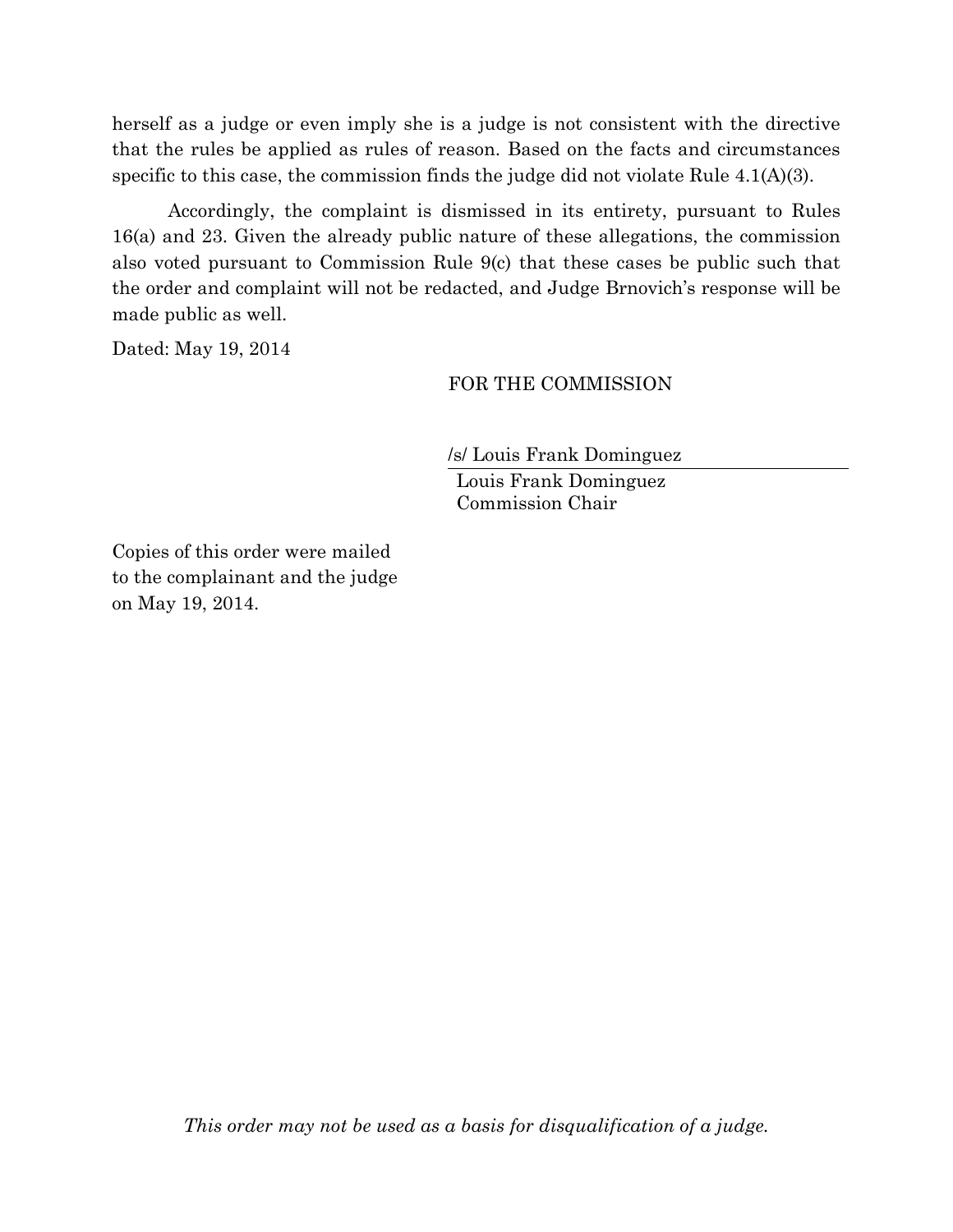**CONFIDENTIAL State of Arizona Commission on Judicial Conduct** 1501 W. Washington Street, Suite 229 Phoenix, Arizona 85007



#### **COMPLAINT AGAINST A JUDGE**

**Teresa Ottesen Binder** 

Name:

Susan M. Skibba Brnovich **Judge's Name:** 

Instructions: Use this form or plain paper of the same size to file a complaint. Describe in your own words what you believe the judge did that you believe constitutes judicial misconduct. Be specific and list all of the names, dates, times, and places that will help the commission understand your concerns. Additional pages may be attached along with copies (not originals) of relevant court documents. Please complete one side of the paper only, and keep a copy of the complaint for your records.

Violation of Canon Rules: 4.1  $(A)$   $(3)$   $(5)$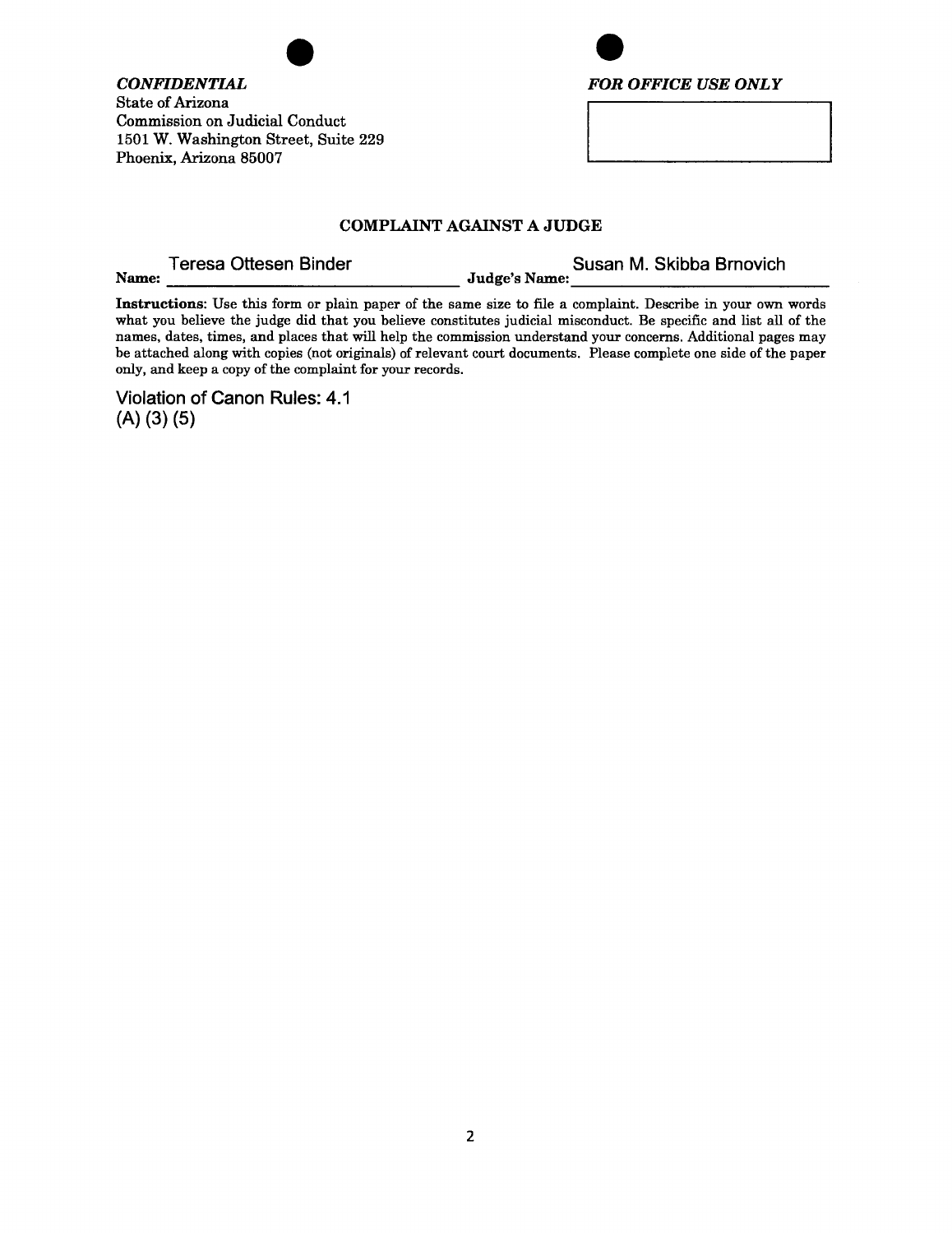



#### **COMPLAINT AGAINST A JUDGE**

**Teresa Ottesen Binder** Name:

Susan M. Skibba Brnovich **Judge's Name:** 

Instructions: Use this form or plain paper of the same size to file a complaint. Describe in your own words what you believe the judge did that you believe constitutes judicial misconduct. Be specific and list all of the names, dates, times, and places that will help the commission understand your concerns. Additional pages may be attached along with copies (not originals) of relevant court documents. Please complete one side of the paper only, and keep a copy of the complaint for your records.

Original video is posted on YouTube under his political ad for attorney general.

On 2.4.2014 the Phoenix New Times also ran an article about the candidate and clearly identified the wife as a judge.

The information in regards to March Brnovich's campaing was stated on 2.5.2014 on Seeing Red AZ that the judge appeared physically in her husbands political commercials. Within the article it was clearly stated that she had violated the Cannon Rules.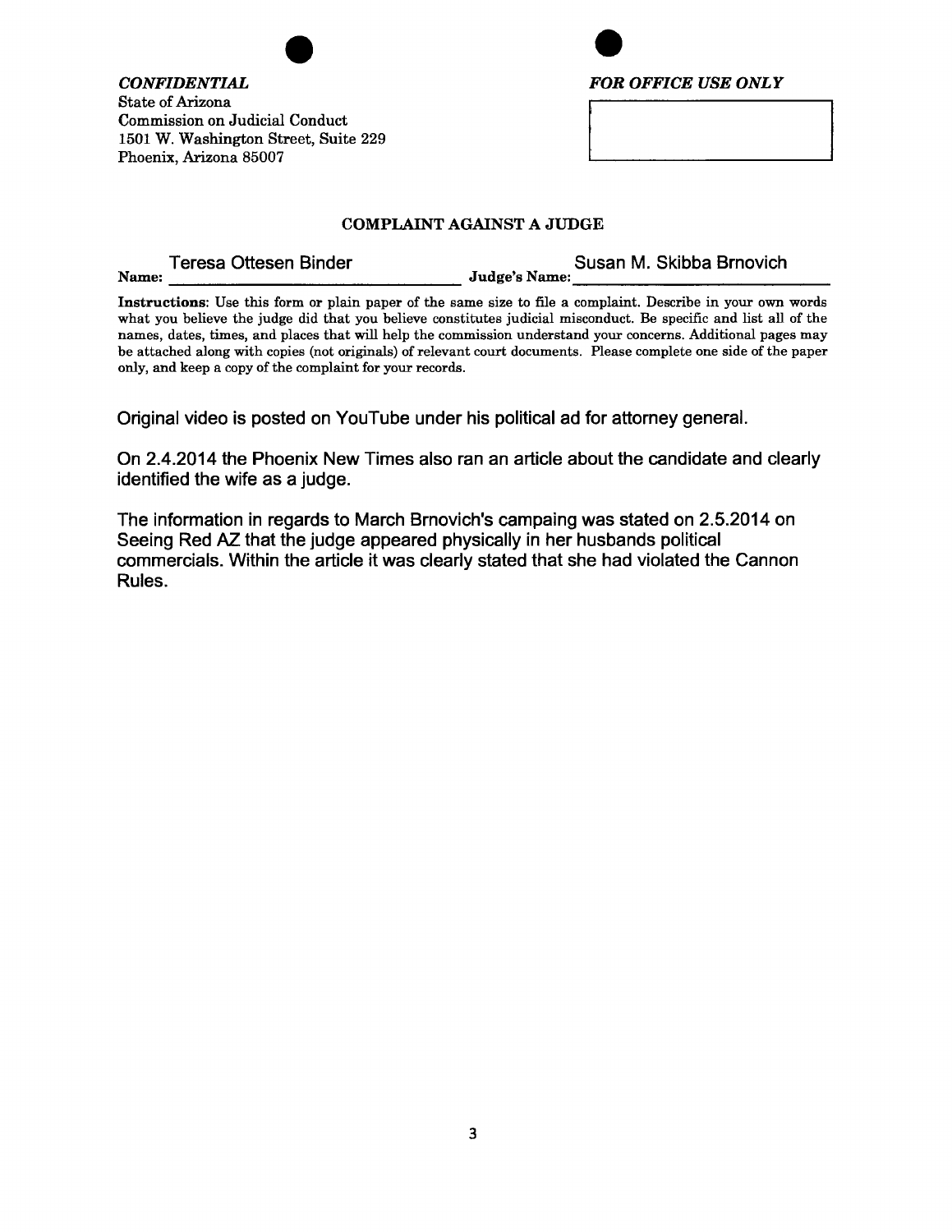

# **Mark Brnovich's Wife, Judge Susan Brnovich: Did She Pull a Lester Pearce?**

**By Stephen Lemons** 

Published Wed., Feb. 5 2014 at 6:58 PM



In a blog item last week, I discussed a YouTube video sent out by Arizona Attorney General Tom Horne's GOP primary rival, former Arizona Gaming Director Mark Brnovich. The video talked about his family life and included some heartfelt comments from his wife, Maricopa County Superior Court Judge Susan Brnovich.

The video did not identify Susan Brnovich by name or profession, other than hubby Mark noting that they met while they were working at the Maricopa County Attorney's Office. It was embedded in an email from the campaign.

Basically, Susan talks about what attracted her to Mark and praises him as a good father. Titled "Live Your Values, Do the Right Thing," the video is a not-so-veiled jab at Horne's lack of family values, at least in the sense that Horne hired his alleged mistress to a state job at a salary of \$108,000.

The note from Mark in the e-mail included an appeal for campaign contributions and a direct swipe at Horne.

"As you know, I am running against an incumbent Attorney General that has been plagued with scandal after scandal," reads the text. "It will take help from Arizonans like you to help me win in August and be afforded the opportunity to run in the General Election in November.

"Arizona's Attorney General should be able to work with law enforcement, not have their personal lawyer on speed dial."

Pretty standard stuff for what promises to be a rough-and-tumble primary. Save for one issue: In being a part of the video, did Judge Brnovich violate Arizona's Code of Judicial Conduct, which prohibits judges from campaigning on behalf of anyone other than themselves?

The rule occurs in Canon 4, specifically Rule 4.1., which states that a judge shall not, "publicly endorse"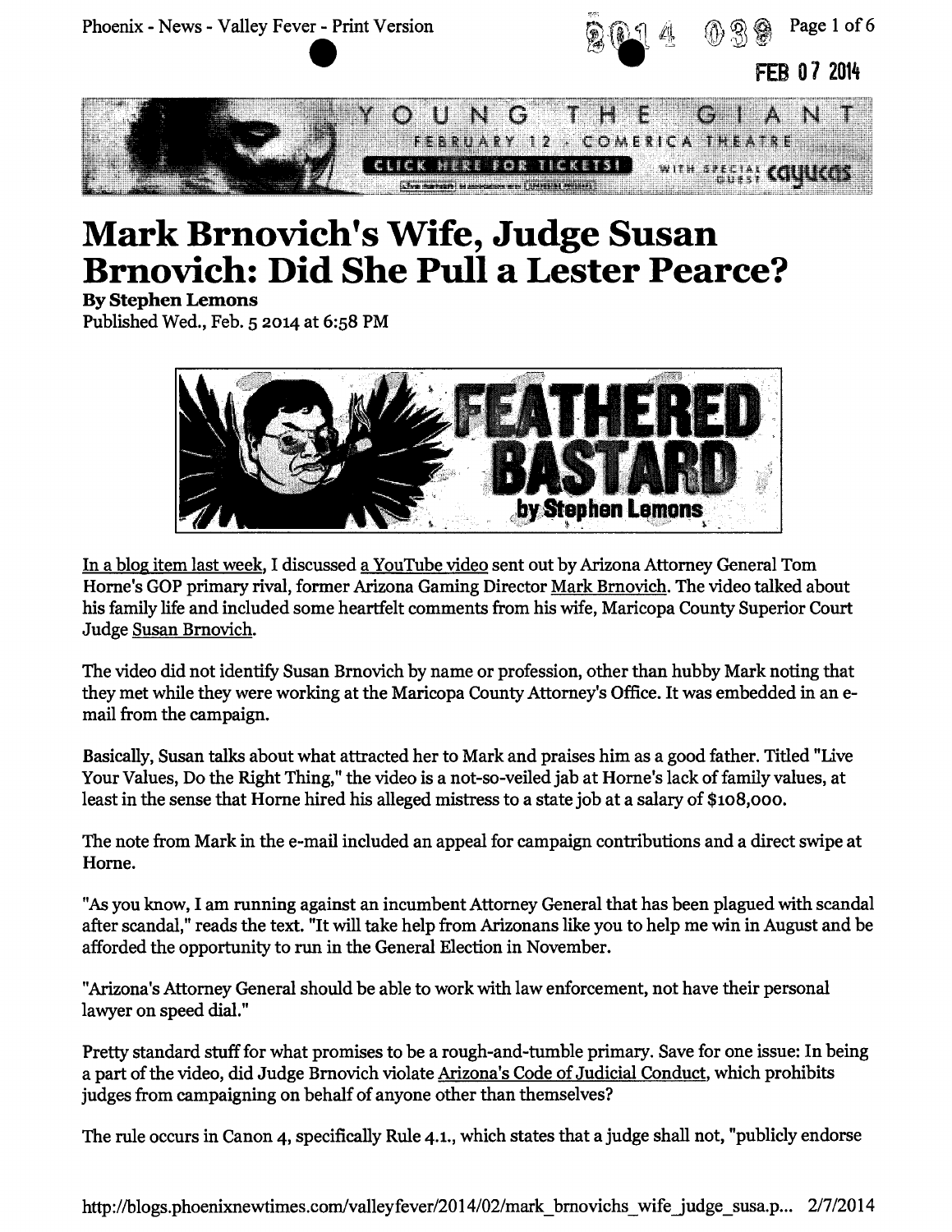or oppose another candidate for any public office," or "actively take part in any political campaign other than his or her own campaign for election, reelection or retention in office."

Comments accompanying the rule make clear that this includes campaigns for family members as well.

It reads:

Although members of the families of judges and judicial candidates are free to engage in their own political activity, including running for public office, there is no "family exception" to the prohibition in paragraph  $(A)(3)$  against a judge or candidate publicly endorsing candidates for public office.

A judge or judicial candidate must not become involved in, or publicly associated with, a family member's political activity or campaign for public office. To avoid public misunderstanding, judges and judicial candidates should take and should urge members of their families to take reasonable steps to avoid any implication that the judge or judicial candidate endorses any family member's candidacy or other political activity.

Regular readers of this blog may recall that ex-Justice of the Peace Lester Pearce, brother of recalled, disgraced former state Senate President Russell Pearce, was censured and fined by Arizona's Commission on Judicial Conduct in 2012 for the campaigning he did for his brother back in 2011.

By the time the commission got around to dinging Pearce, he already had left office to run unsuccessfully for county supervisor.

Still, the commission's reproach will dog the ex-JP for the remainder of his days.

In the rarefied world of judges and lawyers, such rules are taken pretty seriously. And for good reason. The idea is to remove judges from politics as much as possible, so that justice will be blind, or as blind as we can make it.

Elections law expert Tom Ryan was one of the first persons to raise the issue with me. Ryan is the Irish wolfhound who pursued the Pearces throughout Russell's recall election, and he has been a fierce critic of Tom Horne's many ethical lapses.

He told me that he believed Susan Brnovich stepped over the line. He did not think the fact that she was not identified in the video let her off the hook. So I asked him, if he were advising the Brnoviches, would he tell them to jerk the video?

"If the Brnoviches were to call me, it would be an unqualified, `Hell yeah you yank it,"' he told me.

"The Canons of Judicial Conduct make it especially bad for judges to campaign for family members," he said, adding that, "This is very serious stuff."

Former Superior Court Judge Colin Campbell's firm Osborn Maledon did the investigation into Lester Pearce for the Commission on Judicial Conduct.

Campbell, who has given advice to Judge Brnovich on this issue, cited what he referred to as the "leading paper" on the subject, entitled, "Political Activity by Members of a Judge's Family," which can be found on the American Bar Association's Web site.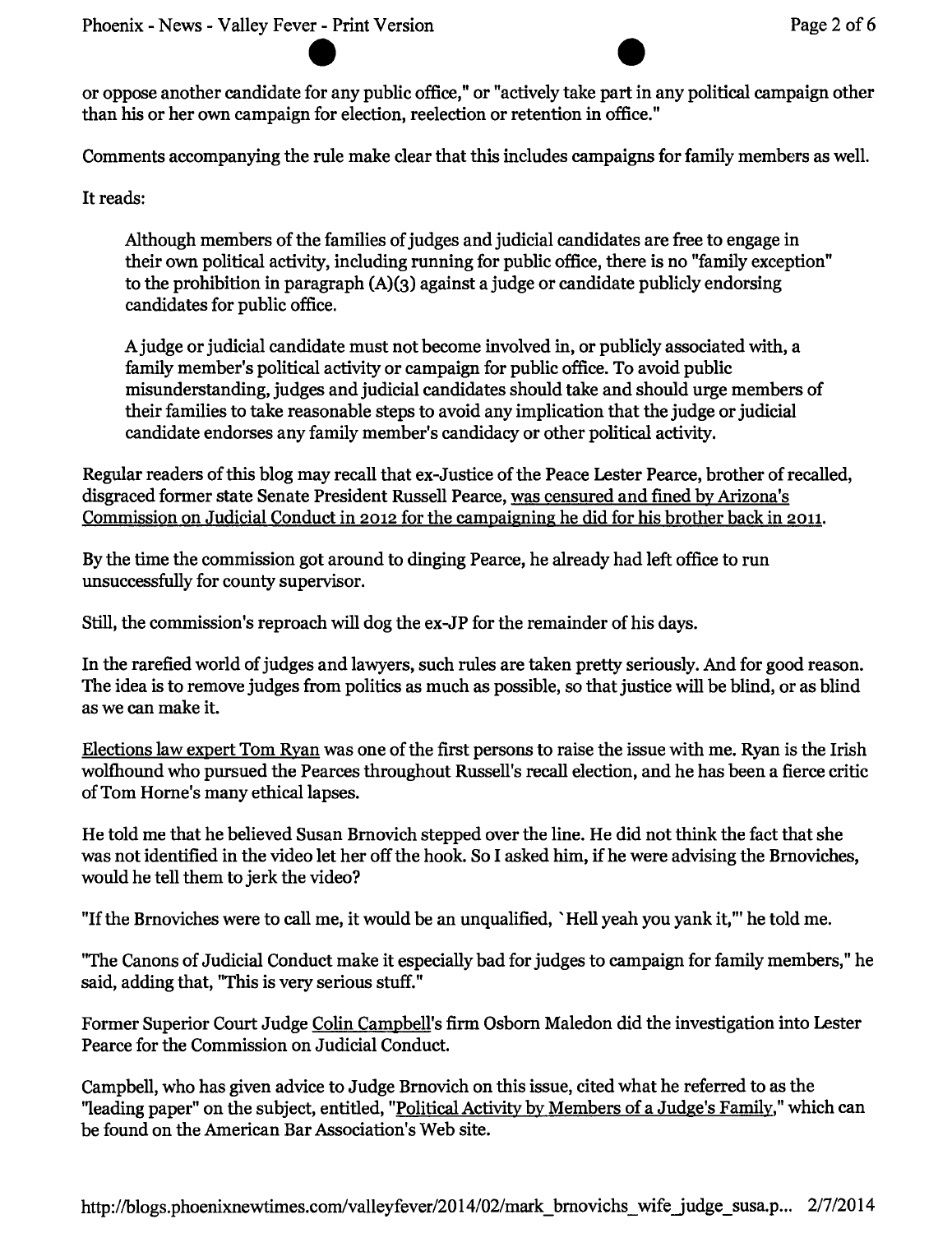## FEB 07 2014

#### Read the paper Campbell references surveying ethics codes for judges.

The paper offers a survey of state rules restricting campaigning by judges. Campbell says he believes there is an exception under which Judge Brnovich would fall.

"Many state ethics opinions have held that that a candidate's campaign ads or flyers can identify a candidate's spouse by name and relationship as long as the material does not identify the spouse as a judge," he told me in a lengthy e-mail.

"Taking these authorities into account," he continued, "in my opinion, Judge Brnovich can participate in an interview with her husband, provided that she does not identify herself as a judge and limits her remarks to her marriage and family.

"In this situation, her role as a wife and mother is 'solely to the legitimate need of the candidate to present a full biography of himself.' The interview you note is well within these limitations. I suspect that 99.9% of the people who view the interview will not even know or recognize the wife as a judge."

Problem is, now that the genie has fled the oil can, a lot of people are going to know that Susan Brnovich is the wife of Mark and is on the bench.

Campbell also suggested that there could be, "a question whether a prohibition of speech under these circumstances, confined to statements as to her role as a wife to the candidate, is constitutional under the Arizona and United States Constitutions."

I asked him, since he was citing state rules, wouldn't Arizona's rules be paramount in this matter?

"The rules are remarkably consistent on this across the States," he replied. "The issue is what does the rule mean. Other states have address these issues in similar factual circumstances, but Arizona has  $not."$ 

As I suspected, Ryan, who is a purist when it comes to such matters, was not convinced by Campbell's argument, which I sent to him in full, along with a link to the legal study Campbell cited.

"Doing an interview that is content neutral is not the problem," he told me. "The problem is when you take the image of the judge - whether a still or video - and attach it to campaign literature or a campaign website as they do here.

"It is not a defense under current Arizona canons to say 'Well, I didn't say I was a judge,' or '99.9% of the people who look at this won't know she's a judge.""

He added, "if a judge cannot drive around with her husband's campaign stick on her bumper, how can she appear in a video affixed to his campaign website? What is the functional difference? Spoiler alert: NONE!"

What about other states having more less stringent rules?

"Yes, other states may well have more lenient rules regarding campaigns and judges," conceded Ryan, "but that ain't Arizona."

He continued: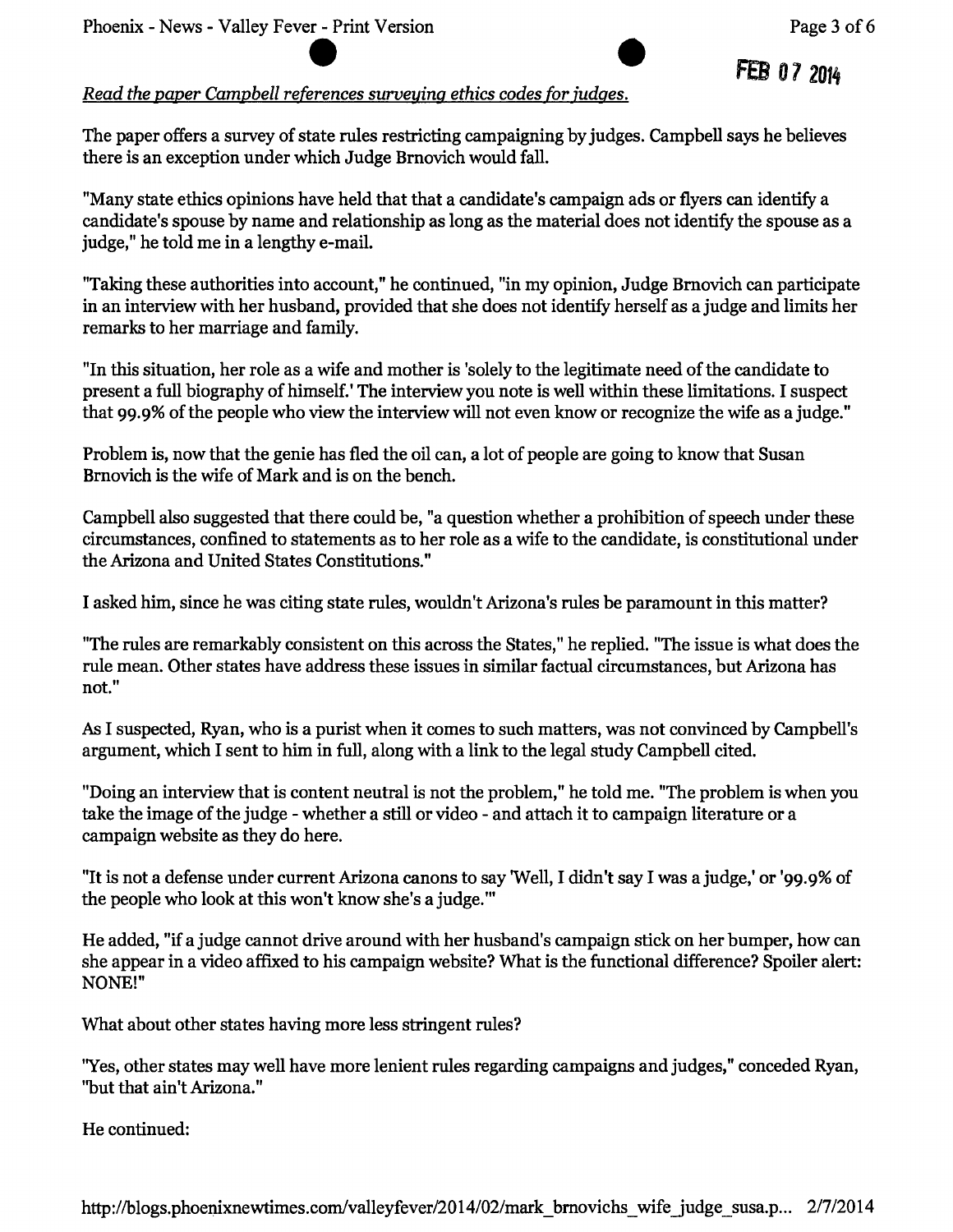(n) (@) <sup>()</sup> (1)

"Wyoming may have an 85 mph speed limit on its freeways, but it is not a defense to a speeding charge in Arizona where the speed limit is 75 mph. Same rule applies here. By the way, there are examples listed in that article that are even more strict than Arizona's rules. Should the Brnovichs be ignoring those?

"If Judge Brnovich is...saying these Judicial canons affect my First Amendment Rights and I am taking a stand, then more power to her. But that is not what she is saying."

He also pointed out that Brnovich has an obligation as a judge to order her husband to cease using her image and to self-report the possible ethical violation.

How do Judge Brnovich's actions compare with Lester Pearce's? I'm sure this will depend on whom you ask, but Pearce was a presence throughout the 2011 recall of his brother.

#### Read the Commission on Judicial Conduct's 2012 censure of ex-JP Lester Pearce.

In the minutes of a controversial Republican Legislative District 19 meeting at the time, he is identified as a Justice of the Peace, and it is recorded that he spoke in favor of his brother and against the recall.

|      | 1. | Don Stapley, Maricopa County Supervisor                                                                                       |
|------|----|-------------------------------------------------------------------------------------------------------------------------------|
|      | 2. | Justin Olson, AZ House, LD 19 - Justin spoke in support of                                                                    |
|      |    | Senator Russell Pearce and against the recall.                                                                                |
|      | 3. | Lester Pearce, North Mesa Justice Court - Lester Pearce spoke in<br>support of Senator Russell Pearce and against the recall. |
| VII. |    | Treasurer's Report – Wayne Gardner (Drex Davis excused)                                                                       |

Pearce also admitted riding in a car with his niece as she solicited petition signatures for the sham candidate in that race, Olivia Cortes.

In a blog item back then, I also noted that:

"I confronted [Lester Pearce] about an account of him going to someone's door and arguing that the individual should remove a Jerry Lewis sign from that person's front yard.

"The judge explained that he had approached a neighbor about a Lewis sign, but that this had only been a joke."

Lewis was the Republican candidate who defeated Pearce in the recall election.

Lester Pearce also got physical briefly with videographer Dennis Gilman as we asked him questions before a debate in Mesa between Lewis and Pearce, though this issue and the other issue involving the vard sign were not addressed in the complaint against Lester.

In my personal opinion, Lester Pearce's actions were far more egregious than anything Judge Brnovich has done.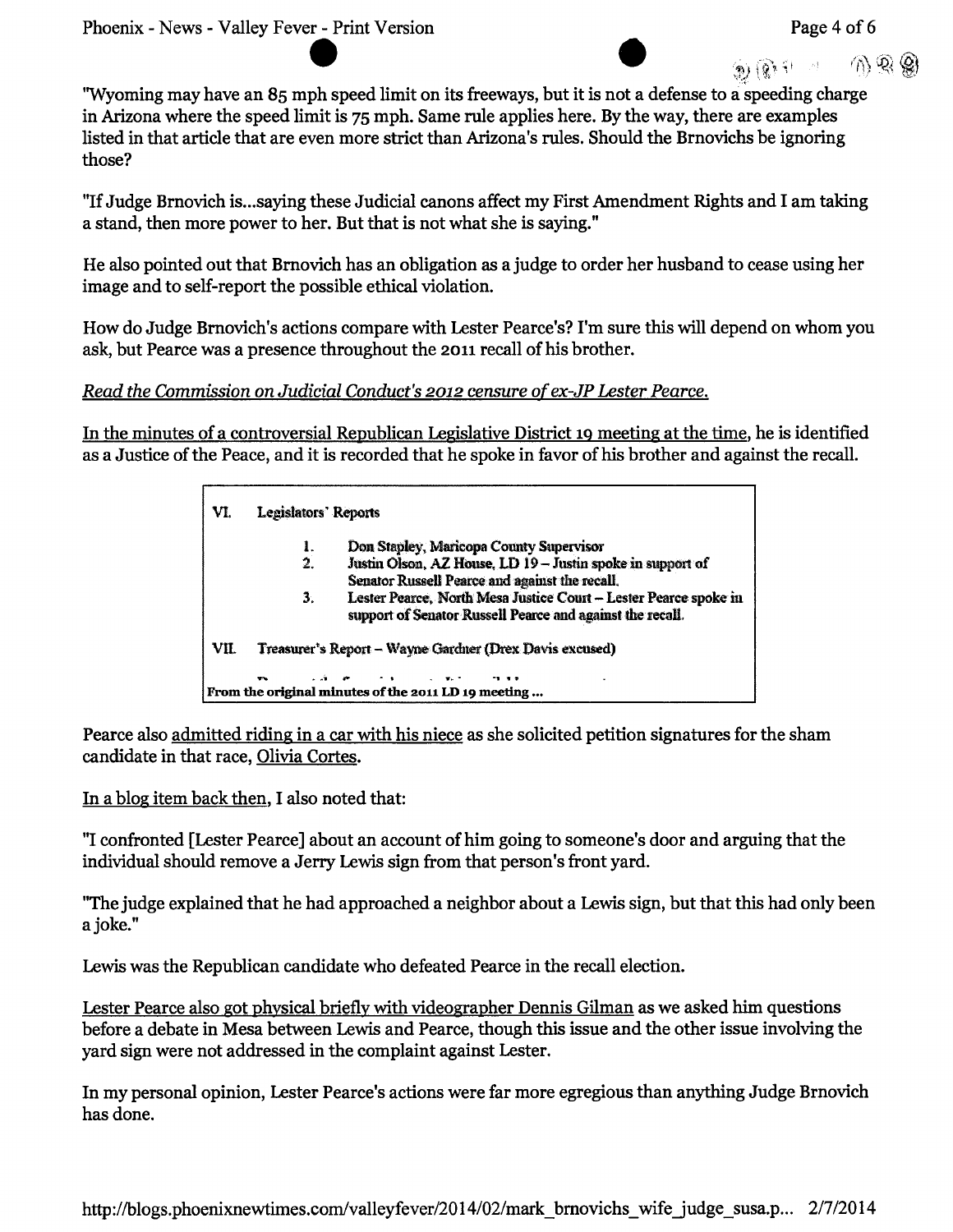That said, it is unfortunate that Horne, from whose every pore oozes corruption, now has a weapon to use against Mark Brnovich.

Indeed, some of the wingnut blogs are already in attack mode, though why they want to hitch their cabooses to Tom "Hit-and-Run" Horne, a guy who is facing a much-delayed hearing on Monday into alleged campaign finance violations, is beyond me.

Speaking for the Brnovich campaign, spokesman Ryan Anderson shot back at the Horne partisans taking advantage of the issue online.

Anderson issued the following statement:

"It's pathetic that Tom Horne's minions and allies want to make this campaign about attacking wives and families. They have nothing to attack Mark on, so this is the best they've got?

"We're talking about a sitting AG who has been convicted of a hit and run, who has been found to have violated campaign finance laws not by one, but by two county attorney's, who has a lifetime trading ban from the Securities Exchange Commission, has questions revolving around his personal life, and Tom Horne's supporters want to talk about ethics? We feel confident that we will win that battle any day.

"Susan is one of the highest rated judges sitting on the bench today in Arizona. To call into question her ethics is beyond the pale. With the exception of Mark's mother, there is no one more qualified to speak to the values of Mark as a husband and a family man than Susan.

"Obviously the content of this video has hit a little too close to home for some in the Horne camp."

He also told me that the campaign sought and received legal advice before releasing the video, and they are confident that it adheres to any and all ethical rules.

Even if Judge Brnovich's participation in the video is found to be in error, it's tiny taters compared with the colossal transgressions of Horne.

Sure, Horne loyalists will attempt to muddy the waters with it. Hell, what else have they got to work with?

For them, this is like trying to paddle the Titanic out of the way of that iceberg. No matter how hard they try, their ship's still going down.

### Got a tip for The Bastard? Send it to: Stephen Lemons.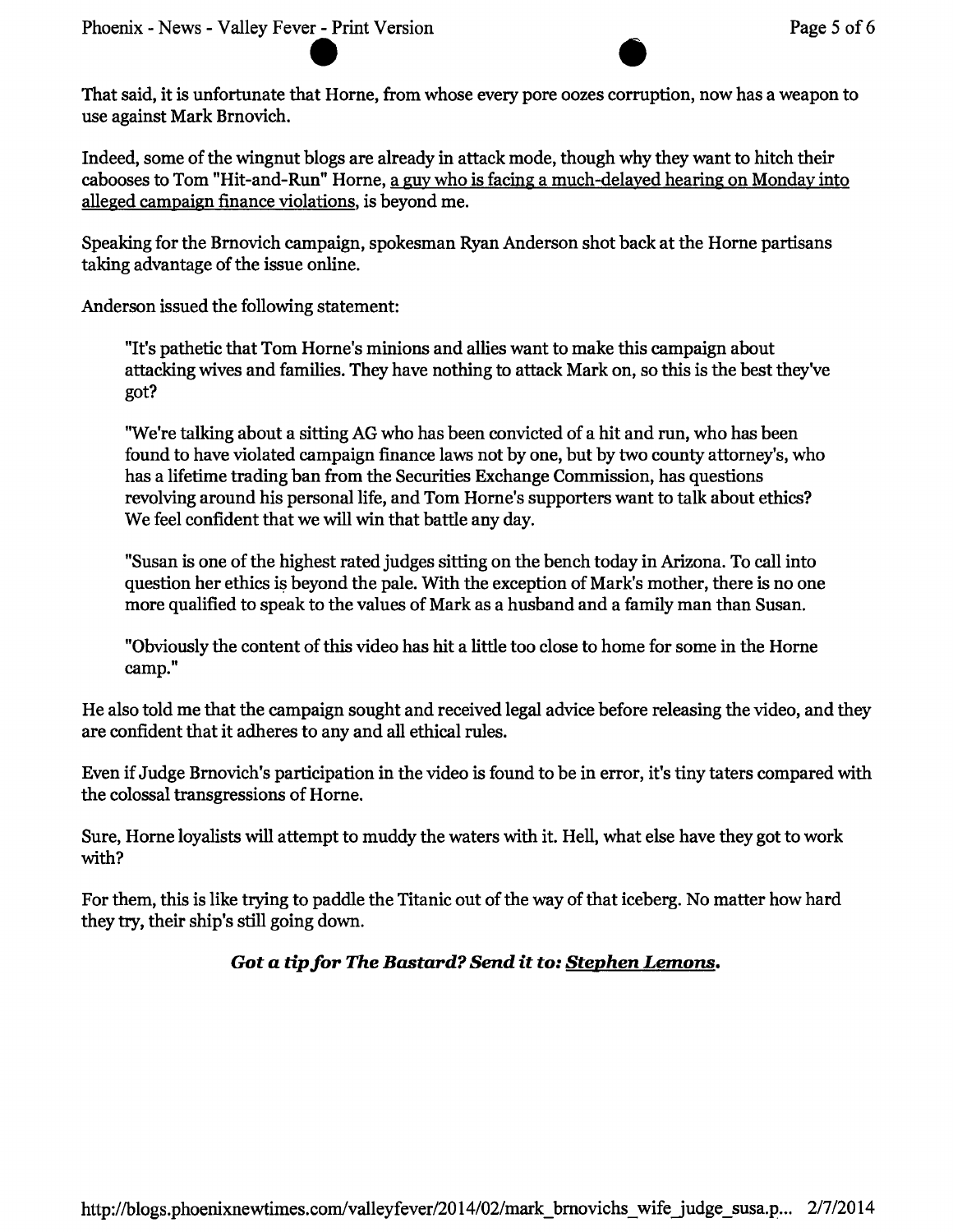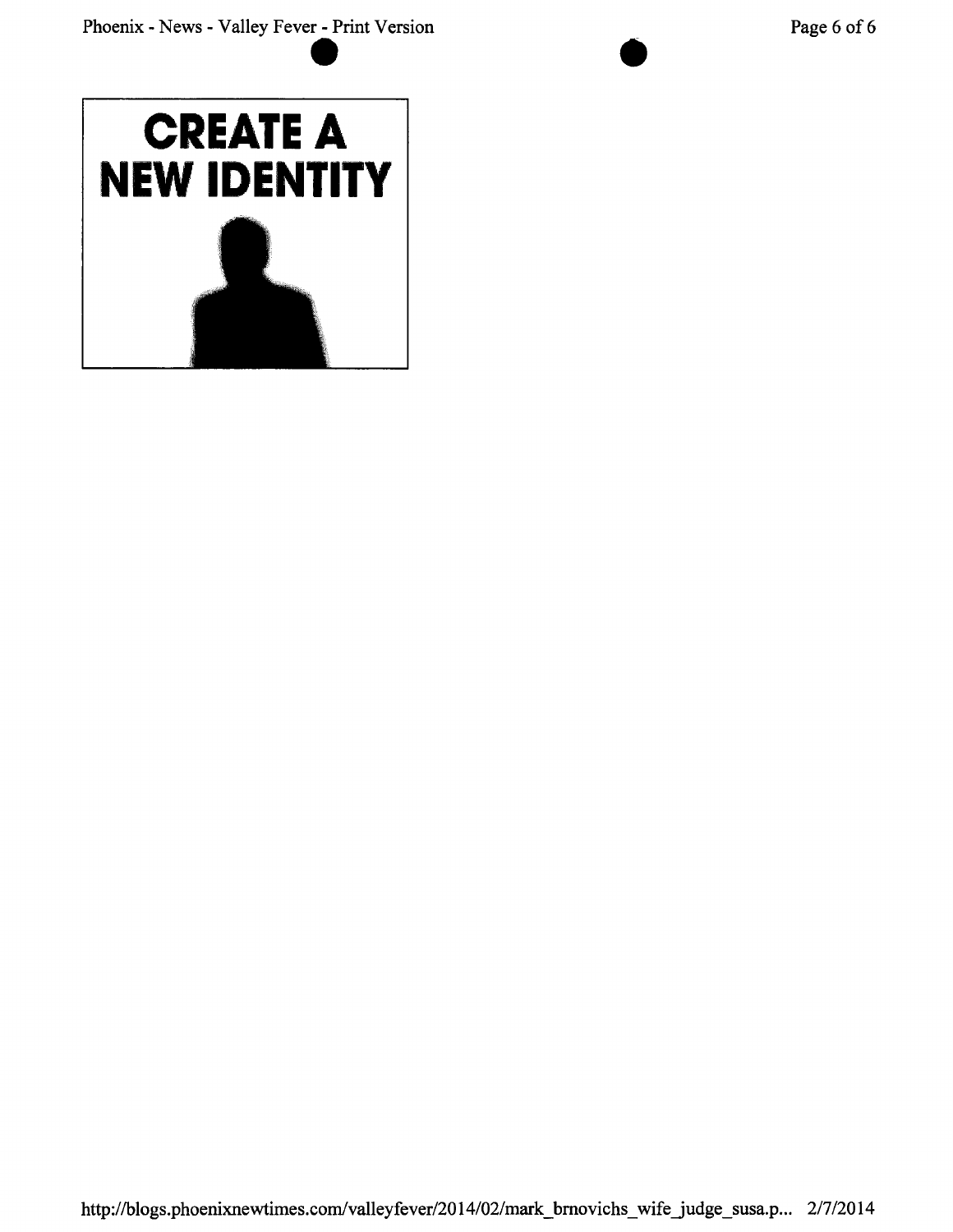

#### Colin F. Campbell

ccampbell@omlaw.com

2929 North Central Avenue 21st Floor Phoenix, Arizona 85012

Direct Line 602.640.9343

602.640.9000 Telephone 602.640.9050 Facsimile omlaw.com

#### March 6, 2014

#### Via U.S. Mail and Email

Jennifer Perkins Commission on Judicial Conduct 1501 West Washington Street, Ste. 229 Phoenix, Arizona 85007

#### $Re:$ Judge Susan Brnovich

Dear Ms. Perkins.

On behalf of Judge Susan Brnovich, we respond to your letter of February 20, 2014.

Judge Brnovich is married to Mark Brnovich. Her husband is running for Attorney General in the November 2014 elections.

Judge Brnovich appeared in a brief video with her husband. In the video she is not identified in any way as a judge. The video portrays her marriage, family and children, and her remarks are limited to those subjects.

Judicial Ethics Rule  $4.1(A)(3)$  states that a judge shall not *endorse or oppose* another candidate for political office. The application of this rule to situations where a judge's spouse is running for political office rests upon whether an action by the Judge is a public "endorsement." What is a public "endorsement" is not otherwise defined by the rule.

The leading paper on such ethical issues is a paper prepared by Cynthia Gray and published by the State Justice Institute: "Political Activity by Members of a Judge's Family." It was last updated in August 2010. Her paper was cited with approval in Arizona Advisory Opinion 03-05.

As noted in the paper, many state ethics opinions have held that that a candidate's campaign ads or flyers can identify a candidate's spouse by name and relationship as long as the material does not identify the spouse as a judge. See Florida Advisory Opinion 07-13; Florida Advisory Opinion 90-7; Maine Advisory Opinion 94-3; Kansas Advisory Opinion JE-3 (1984): New Mexico Advisory Opinion 96-2; New York Advisory Opinion 06-94; New York Advisory Opinion 96-7; South Carolina Advisory Opinion 14-2003; Texas Advisory Opinion 295 (2009); Vermont Advisory Opinion 2728-10 (2004); Washington Advisory Opinion 02-2 (June 19, 1991): West Virginia Advisory Opinion (December 30, 2002). Materials that depict a spouse judge as a member of the candidate's family, and not as a judge, is not an "endorsement."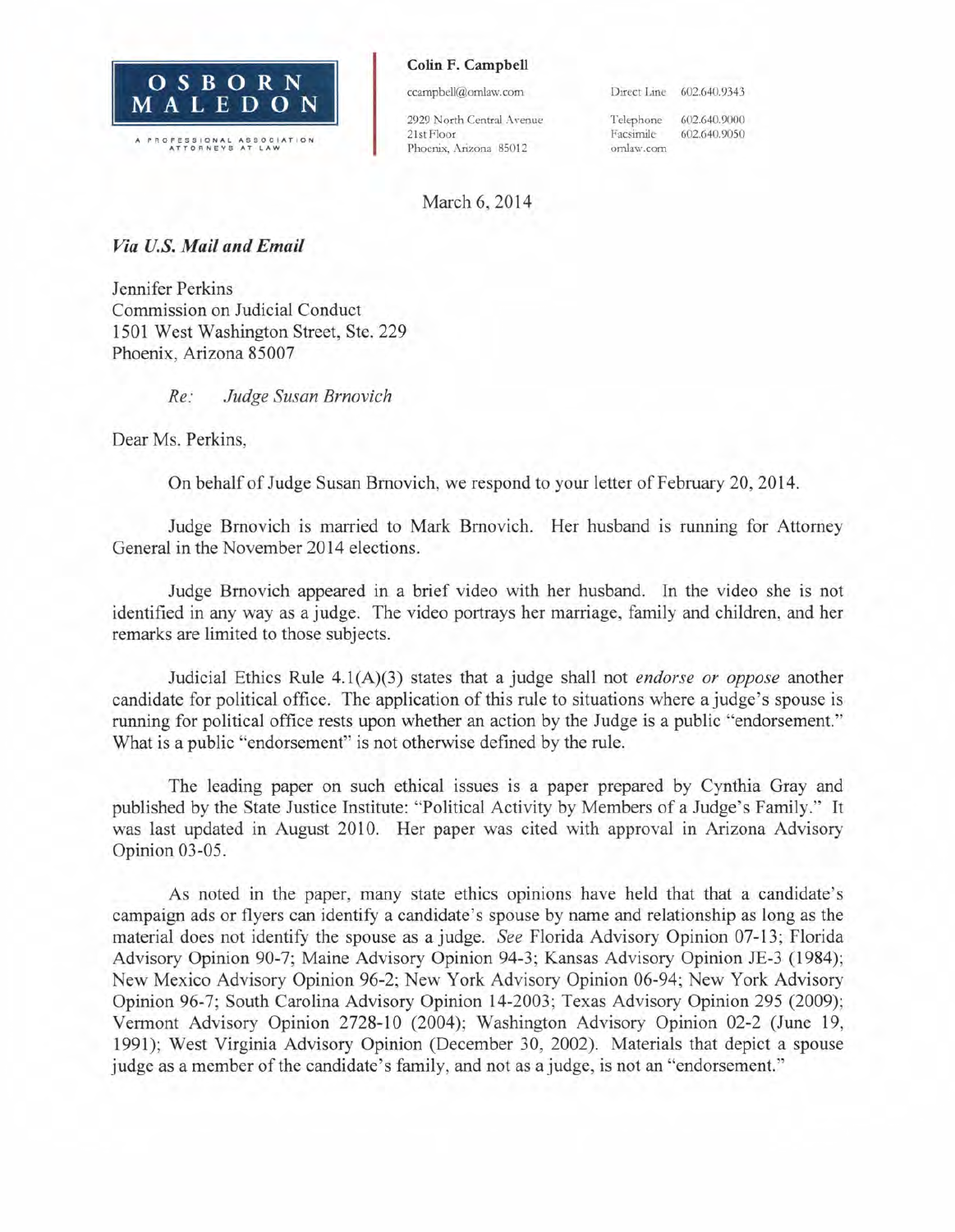**Commission on Judicial Conduct** March 6, 2014 Page 2

Ohio allows that a spouse judge can be identified as a judge in a family picture, reasoning that "family member pictures, names and occupations are biographical information about a candidate and the candidate's family, not a prohibited 'public endorsement.'" Ohio Advisory Committee 2001-1.

Massachusetts allowed a spouse judge to be interviewed, to appear in a commercial, or provide a quote to be used in campaign commercials. Massachusetts Advisory Opinion 99-16. The Committee noted that the "public's expectation that it will learn certain basic biographical information about a candidate negates, or at least minimizes to an acceptable degree, any perception that a reference to a judicial spouse in such literature or commercial implies a judicial endorsement." A spouse judge should "limit . . . remarks to personal matters about your marriage and family," and not allow the interview to focus on judicial duties or political debates.

Taking these authorities into account. Judge Brnovich's participation in an interview with her husband, where she does not identify herself as a judge and limits her remarks to her marriage and family, is permissible under the rule. In this situation, her role as a wife and mother is solely limited to basic biographical information and is not and does not create a perception that it is a judicial endorsement. *Id.* The interview noted in the Complaint is well within these limitations. We suspect that 99.9% of the people who view the interview will not even know or recognize the wife as a Judge of Maricopa County Superior Court, a County that has nearly one hundred judges and many other judicial officer commissioners. Urban counties in Arizona adopted merit selection in part because of the impossibility of the voting population knowing as a practical matter the many judges.

The Complaint appears to rely upon a comment to the rule, rather than the rule itself. A judge can only be disciplined for a violation of a rule. See Rules of the Supreme Court, Rule 81, Preamble and Scope. The comments themselves provide guidance and aspirational goals. See also Supreme Court Rule 42, Scope ("[regarding the rules of professional responsibility for lawyers] comments do not add obligations to the Rules but provide guidance for practicing in compliance with the rules.")

The Complaint refers to the comment to Rule  $81(a)(3)$  that states that there is "no 'family" exception' to the prohibition in paragraph  $(A)(3)$  against a judge or candidate *publicly endorsing* candidates for public office." (emphasis added) While the comment may be explanatory that Judge Brnovich cannot publically endorse her husband, it does not change the rule requirement that there must be a public "endorsement", or otherwise clarify what an "endorsement" is. As noted above, the relevant judicial advisory opinions do not find the type of conduct engaged in by Judge Brnovich to be a prohibited "endorsement."

The Complaint, if it goes any further, also raises a question of whether the state rule, as applied to the particular and unique circumstances of this case, where a judge's statements in an interview with a spousal candidate are confined to statements as to her role as a wife and her role as a mother, is constitutional under the Arizona and United States Constitutions. We contend the rule should not be read or applied this broadly. "The legal maxim is well established that a provision should be construed, if possible, to avoid an interpretation that would render it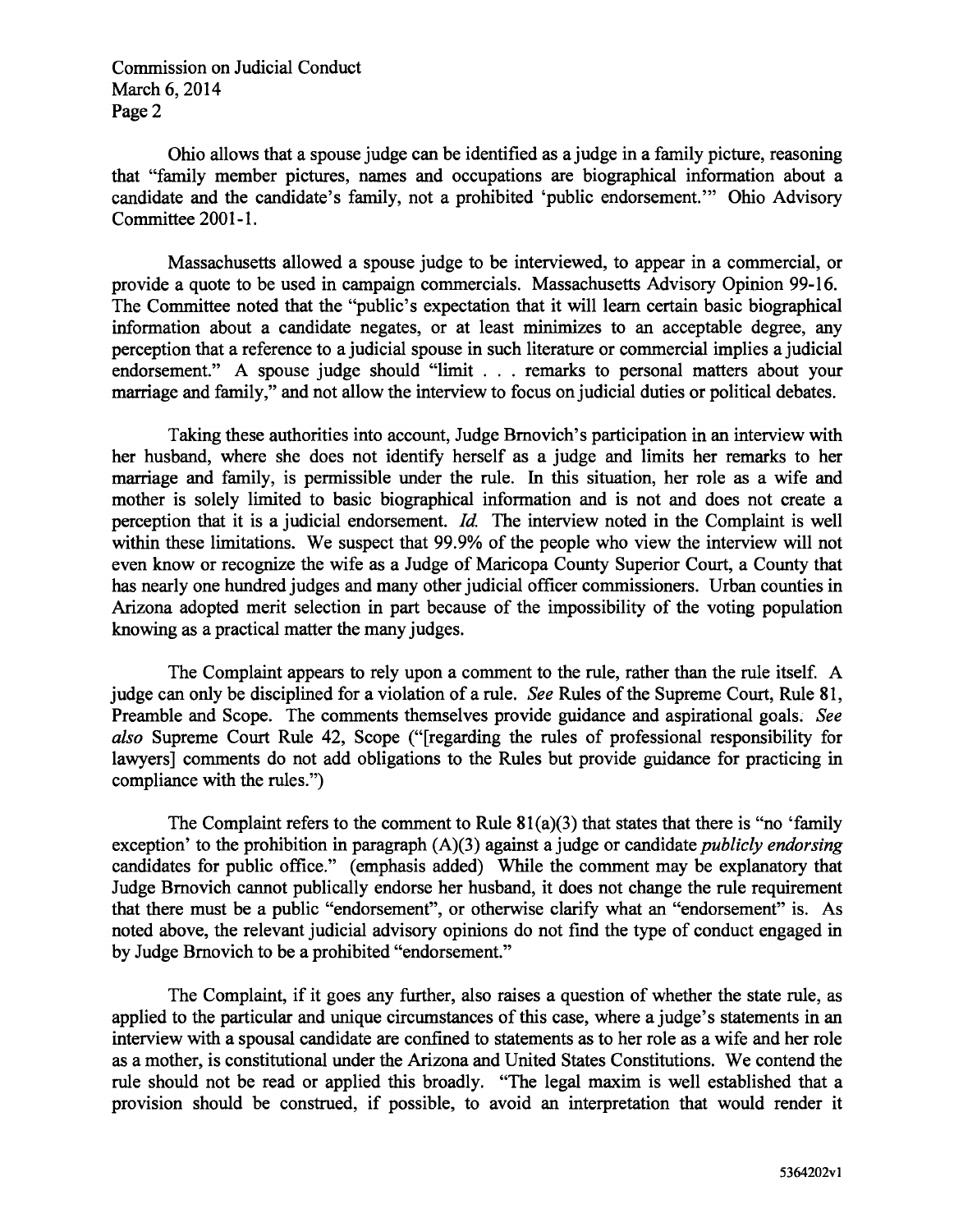**Commission on Judicial Conduct** March 6, 2014 Page 3

unconstitutional." See, e.g., Ashwander v. TVA, 297 U.S. 288, 346-48 (1936) (Brandeis, J., concurring). To interpret the ethical rule as broadly as would be necessary to apply it to Judge Brnovich and cover the particular conduct in this case creates a conflict with First Amendment rights.

In Republican Party of Minnesota v. White, 536 U.S. 765 (2002), the Supreme Court held that a Minnesota statute prohibiting a candidate for judicial office from announcing his or her views on disputed legal or political issues violated the First Amendment. In White, the Court applied strict scrutiny to determine the constitutionality of a judicial ethical rule limiting a judicial candidate's freedom of speech.

The purpose of Rule 4.1, as set forth in the general consideration comments for the rule states that "a judge makes decisions based upon the law and the facts of each case. Therefore, in the furtherance of this interest, judges . . . must, to the greatest extent possible, be free and appear to be free from political influence and political pressure." The purpose of the rule is to assure that a judge will rule based on the facts and the law of each case, not from "political influence and political pressure."

Given the purpose of the rule, the rule is not narrowly tailored to accomplish its purpose and infringes on free speech rights as applied to Judge Brnovich's conduct.

Judge Brnovich, of course, can privately express her views on candidates for public office even under the current ethics rules. And the Massachusetts opinion expressly allows interviews of the type complained of here, saving they are not public endorsements. We doubt that any serious argument can be made that a viewer of the video, assuming that they would know that she is a Judge, would believe that Judge Brnovich's comments on her marriage and family would translate into any concern that her decisions on cases are influenced by politics.

The purpose of the rule, to assure that a judge will rule based on the facts and law of each case, is already accomplished by the recusal rules in the case of a husband and wife. By reason of the marital relationship, Judge Brnovich would have to recuse herself from cases arising from the Attorney General's office if her husband is elected, so the broad application of the rule to these facts are not necessary and the rule is certainly not narrowly tailored to the evils it is meant to proscribe.

The First Amendment considerations in this case also involve a marital relationship, and the rule as applied here interferes both with the marital relationship and Mark Brnovich's and Judge Brnovich's First Amendment rights to publicly speak about her marriage and family.

Mark Brnovich, who is the one actually running for a state office, has the full protection of the First Amendment. The First Amendment "has its fullest and most urgent application to speech uttered during a campaign for political office." Eu v. San Francisco County Democratic Cent. Comm., 489 U.S. 214, 223 (1989). Candidate Mark Brnovich is certainly entitled to make comments about his family life and marriage. Does he have to do so with a cardboard cut-out of his wife next to him?